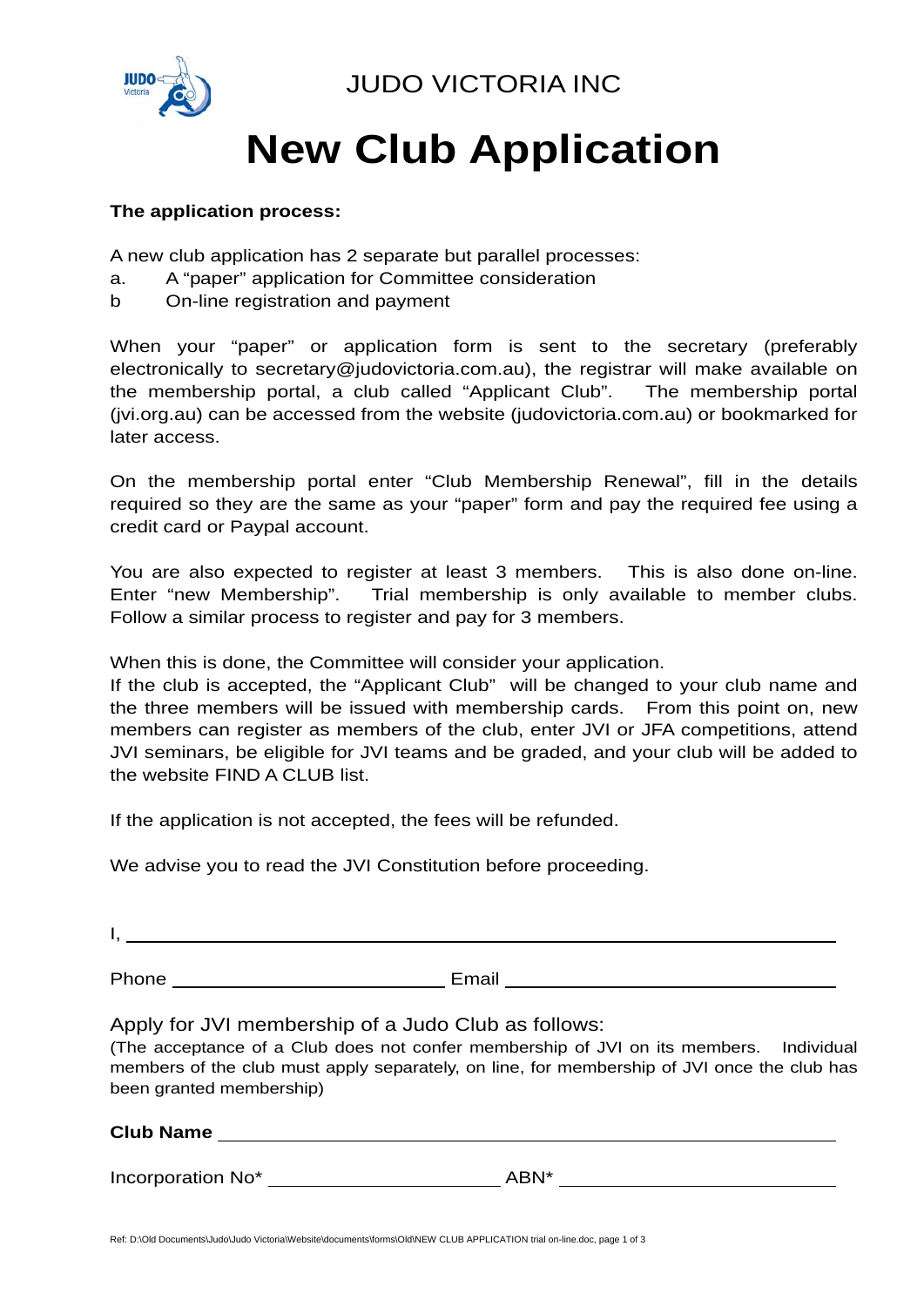## **Location of Dojo (training hall)**

Venue Name

 $\overline{a}$ 

 $\overline{a}$ 

Venue Address

**Description of how club is organised** (eg business, incorporated association, leader's titles, how leaders and delegates are appointed\*\* etc)

| <b>Club Leaders</b><br>Position Name |                                                                                                                                                                                                                                | JVI Memb No if existing                                                                                                                                                                                                       |
|--------------------------------------|--------------------------------------------------------------------------------------------------------------------------------------------------------------------------------------------------------------------------------|-------------------------------------------------------------------------------------------------------------------------------------------------------------------------------------------------------------------------------|
|                                      |                                                                                                                                                                                                                                | ,我们也不会有什么。""我们的人,我们也不会有什么?""我们的人,我们也不会有什么?""我们的人,我们也不会有什么?""我们的人,我们也不会有什么?""我们的人                                                                                                                                              |
|                                      |                                                                                                                                                                                                                                |                                                                                                                                                                                                                               |
|                                      |                                                                                                                                                                                                                                |                                                                                                                                                                                                                               |
|                                      |                                                                                                                                                                                                                                |                                                                                                                                                                                                                               |
| <b>Coach/Instructor</b>              |                                                                                                                                                                                                                                |                                                                                                                                                                                                                               |
|                                      |                                                                                                                                                                                                                                | Name Name and the state of the state of the state of the state of the state of the state of the state of the state of the state of the state of the state of the state of the state of the state of the state of the state of |
|                                      |                                                                                                                                                                                                                                | Judo Grade* ______________No _______________WWC Card No* _______________________                                                                                                                                              |
|                                      |                                                                                                                                                                                                                                |                                                                                                                                                                                                                               |
| <b>Correspondence</b>                |                                                                                                                                                                                                                                |                                                                                                                                                                                                                               |
|                                      | E-mail entertainment and the mail of the mail of the mail of the mail of the mail of the mail of the mail of the mail of the mail of the mail of the mail of the mail of the mail of the mail of the mail of the mail of the m |                                                                                                                                                                                                                               |
|                                      |                                                                                                                                                                                                                                |                                                                                                                                                                                                                               |

Ref: D:\Old Documents\Judo\Judo Victoria\Website\documents\forms\Old\NEW CLUB APPLICATION trial on-line.doc, page 2 of 3